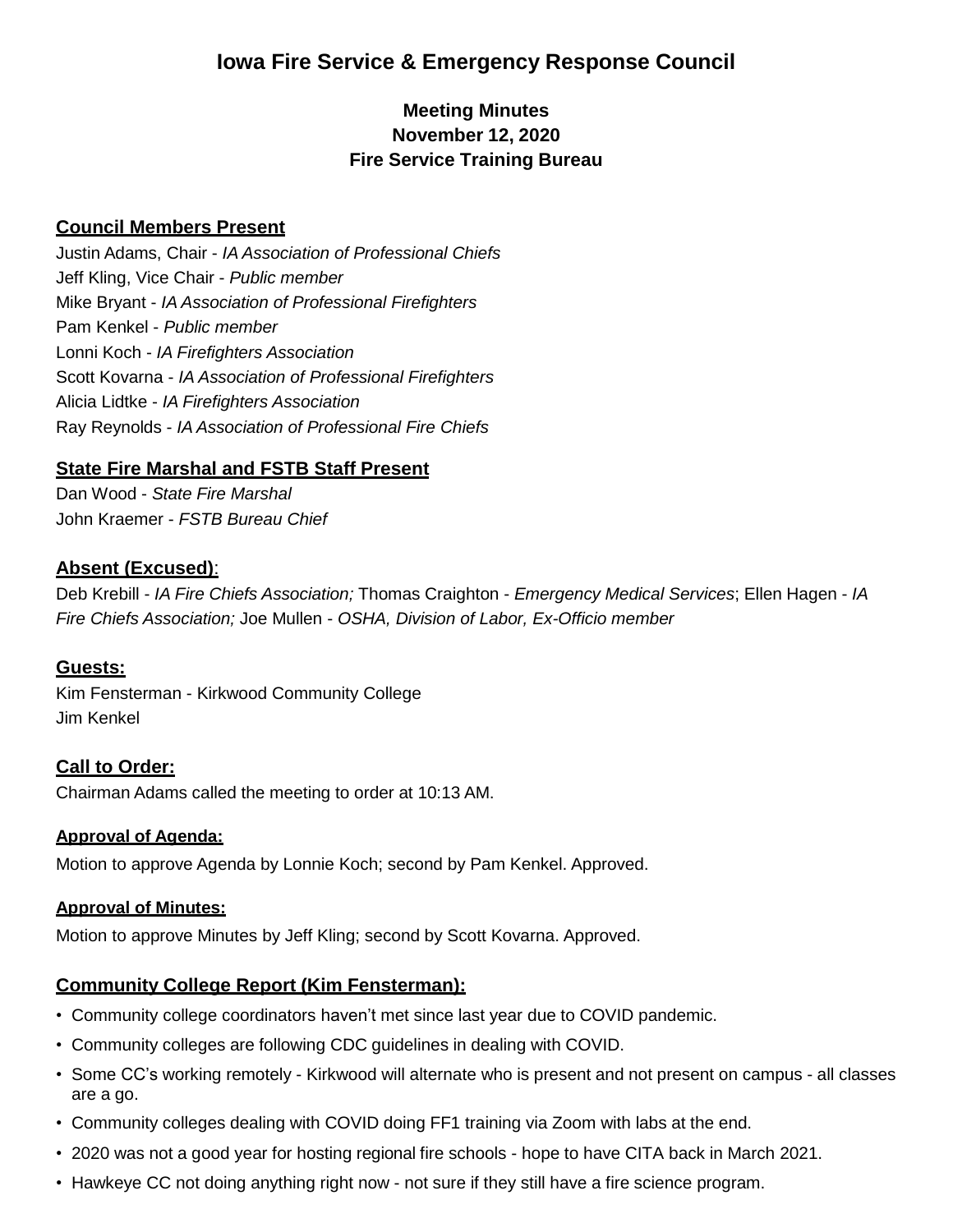• Kevin Miller from NW Iowa says he wants more transparency from the FSTB when it comes to requesting training. No other concerns were brought up from other community colleges. Suggested that she and Bureau Chief Kraemer meet with him to discuss. Other CCs are happy.

• Community colleges are pleased with the pass rates.

Question to Kim from Justin Adams - Does Kirkwood work with local high schools regarding recruitment - FF1 offering? Kim responded that yes, their High School Academy Program is quite extensive. She will discuss it more when subject comes up on the agenda.

#### **IaSFSI Report**

Thomas Craighton not present to give report.

#### **SFM Update (SFM Dan Wood):**

- 33 fire deaths down from 43 at this time last year.
- 1 vacancy in Arson & Explosives Bureau.
- Fire Prevention Bureau having budget issues because of not doing CMS inspections, and has 1 vacancy due to retirement.
- Building Code Bureau is down 2 inspectors, leaving 1 inspector cost savings, and are adopting new 2020 Codes.
- Electrical Bureau seeing high numbers of electrical inspections and permits, and moving to adopt current code editions.

#### **FSTB Update (Bureau Chief Kraemer):**

- 2020 has been a hectic year.
- Successful move to Camp Dodge Grand Opening on August 12, 2020
- Still learning new processes and how to use resources at Camp Dodge, but good transition. National Guard is pleased.
- Propane storage system A fixed structure would require going through the Iowa National Guard process, which can be lengthy and expensive, so decided to purchase a mobile propane bobtail for increased versatility.
- Moving into Phase 2 building infrastructure for training grounds. Plan to use grants and create a workgroup of IFSERC members and other stakeholders to determine training facility options.
- Already seeing savings moving from ISU to Camp Dodge for example: monthly lease was \$9,000 per month, now \$3,300/mo; electric/gas was \$1,000/mo., now \$300; phones were \$1900 now \$180.
- FF1 Exams pass/fail percentages are much better. Would like to see more FF2 certifications; Improved pass/fail ratios for HAZMAT Awareness & Ops.
- On October 1, 2020, started using Essentials 7 Edition ONLY and no longer testing from E6 manual.
- New pump panel simulators
	- Manufacturer provided in-service training at FSTB.
	- Offered train-the-trainer to TS1s.
	- Used in a class at Johnston and was well-received.
- Expecting delivery of the new SCBA / RIT trailer within the month.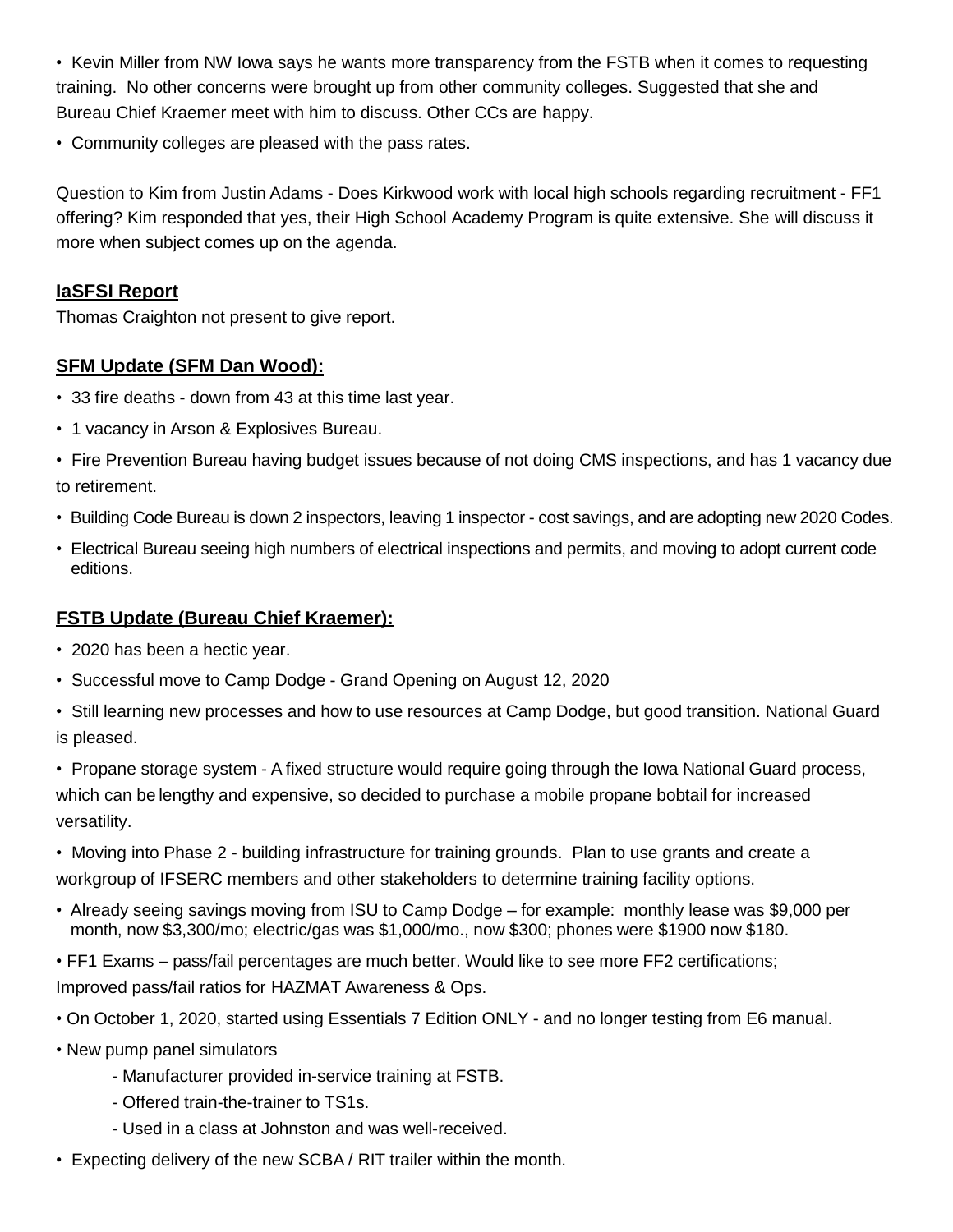• 2019 AFG Grant of \$400,000 for new interior fire attack simulator as a supplement to serve as a stand-by to the old one. Working with the state on the bid process.

• Provided in-service training for FSTB TS1s - had 36 active staff present for first offering. They received review of props as well as proper procedures for written and practical exams and instruction on tablet use. All TS1s are required to go through instruction to teach and use FSTB training props.

• With the increase in COVID cases, TS1s have been reminded to reach out to fire departments to see if anyone wants to modify training, re-schedule, etc.

• Moving toward regional test site locations on January 1, 2021 - locations are required to have internal space for written exams as well as space for practical skills and bandwidth for computer-based testing.

• SFM Wood and BC Kraemer toured half of the emergency response training facilities - Fort Dodge, Sioux City, Mason City, and Emmetsburg. Learned about problems they have faced and lack of use. Will complete site visits when weather improves and develop a report to include photos for the IFSERC.

## **FSTB Short-Term Initiatives**

• Regional training center visits.

- Obtain propane bobtail.
- Fire Inspector I course offerings.

• Complete ProBoard self-assessment by end of December - hoping to have site visit scheduled in first quarter of 2021.

• Update Iowa Administrative Code.

- Annual State Fire School.
	- February 27 &28, 2021, pending COVID restrictions.
	- 2 full days opening ceremonies and all day Sunday, many new classes, no lunch provided.
	- Scheman allowing us to cancel 7 days prior to the event, but goal is to reschedule rather than cancel.
	- Conference is too large to go virtual.
	- 2022 fire school will include hands-on training at the Hanson Center at ISU.
- Re-branding of FSTB help shed negative past history. Time is right due to move to new location and improved services. Need a new logo, and possibly a new name. Similar business strategy used by stores and restaurants that close or have a negative history.
	- Jeff Kling requested to have Council input on those decisions. BC Kraemer said that the Bureau needs to continue progressing and moving in a new direction and said he would bring decisions that the FSTB staff, SFM Wood, and DPS leadership have made to the Council for review.

# **Old Business**

#### **Revolving Loan Fund**

• Awarded 2 new loans selected by sub-committee members Ellen Hagen, Ray Reynolds, and Mike Bryant

- Claremont Fire Department received \$150,000 for new engine
- Dyersville Farmers Community Fire Department received \$50,000 for new apparatus
- **•** Justin Adams suggested that everyone spread the word to their associations and local fire departments about the loan availability.
- BC Kraemer suggested that the application be updated and made into an online form.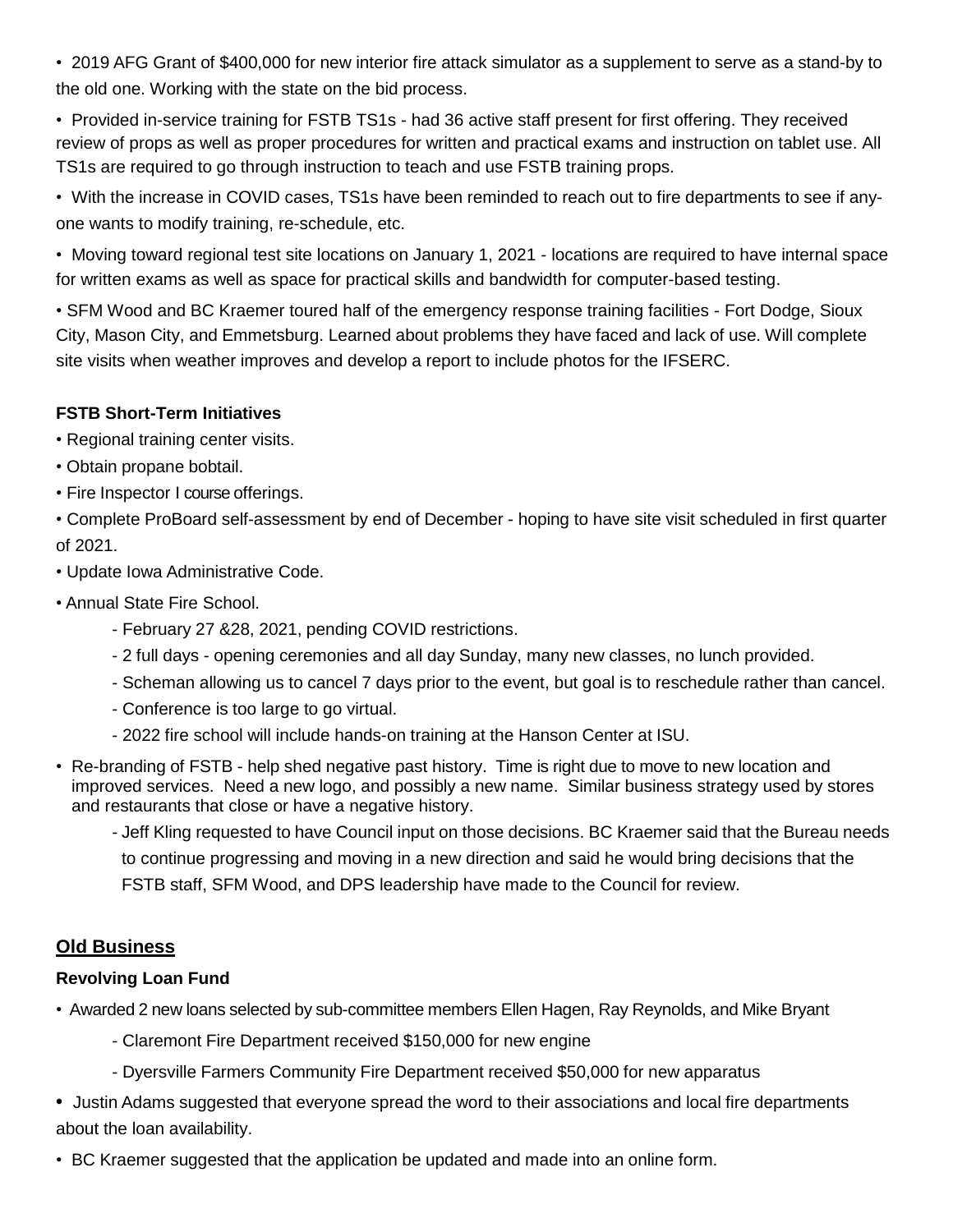#### *Action item*

BC Kraemer will coordinate meeting with FSTB staff and subcommittee members to complete and update the application, and will bring to next meeting for review.

## **New Business**

#### **IFSERC member update**

• The IFSERC member term of service is up soon for Mike Bryant, representing the Professional Fire Chiefs Association. Mike Bryant stated that he had in interest in re-applying but hasn't received anything. BC Kraemer said that the Governor's Office should be reaching out to the Professional Firefighters Association, but thathe can find the application on the Iowa Boards and Commissions website and send to Mr. Bryant.

## *Action item*

BC Kraemer will email Mike Bryant the link to the website where he can find the application.

## **Length of Service Award Program - John and Cyndi Pederson**

John and Cyndi Pederson of Pederson Consulting shared with the IFSERC information about a proposed bill by the IFA creating a "Length of Service Award Program" in an effort to help with recruitment and retention of volunteer firefighters. The IFSERC thought this was a good idea and would help in the drafting of rules for eligibility, vesting, and distribution of awards for such a program. A third part financial institution was going to be responsible for administering this program and any allocated funds, along with the IFA.

• BC Kraemer said that this program would have to be independent of the FSTB, and suggested a partnership between the IFSERC, possibly Lincoln Financial (third-party institution), and the IFA.

• SFM Wood stated that the SFM office would back the initiative, but don't have the staff to provide administrative support.

#### **Statewide recruitment program in high schools - Justin Adams**

Justin Adams expressed an interest in a statewide recruitment program in high schools like an apprenticeship / Explorer program, which would offer FF1, HazMat, and EMT their senior year so they would be able to be hired after graduation. It would involve firefighter training and certification through the FSTB, but concerned that insurance and age of the students might be an issue.

• Kim Fensterman suggested looking into amending the Administrative Rules to address the age requirement. She suggested piloting a program.

#### *Action items*

• BC Kraemer expressed concern about liability for the FSTB and will email ex-officio member, John Mullen, of the Iowa Labor Comission for input.

• Kim will reach out to the Community College partners to see what they think and report back to BC Kraemer.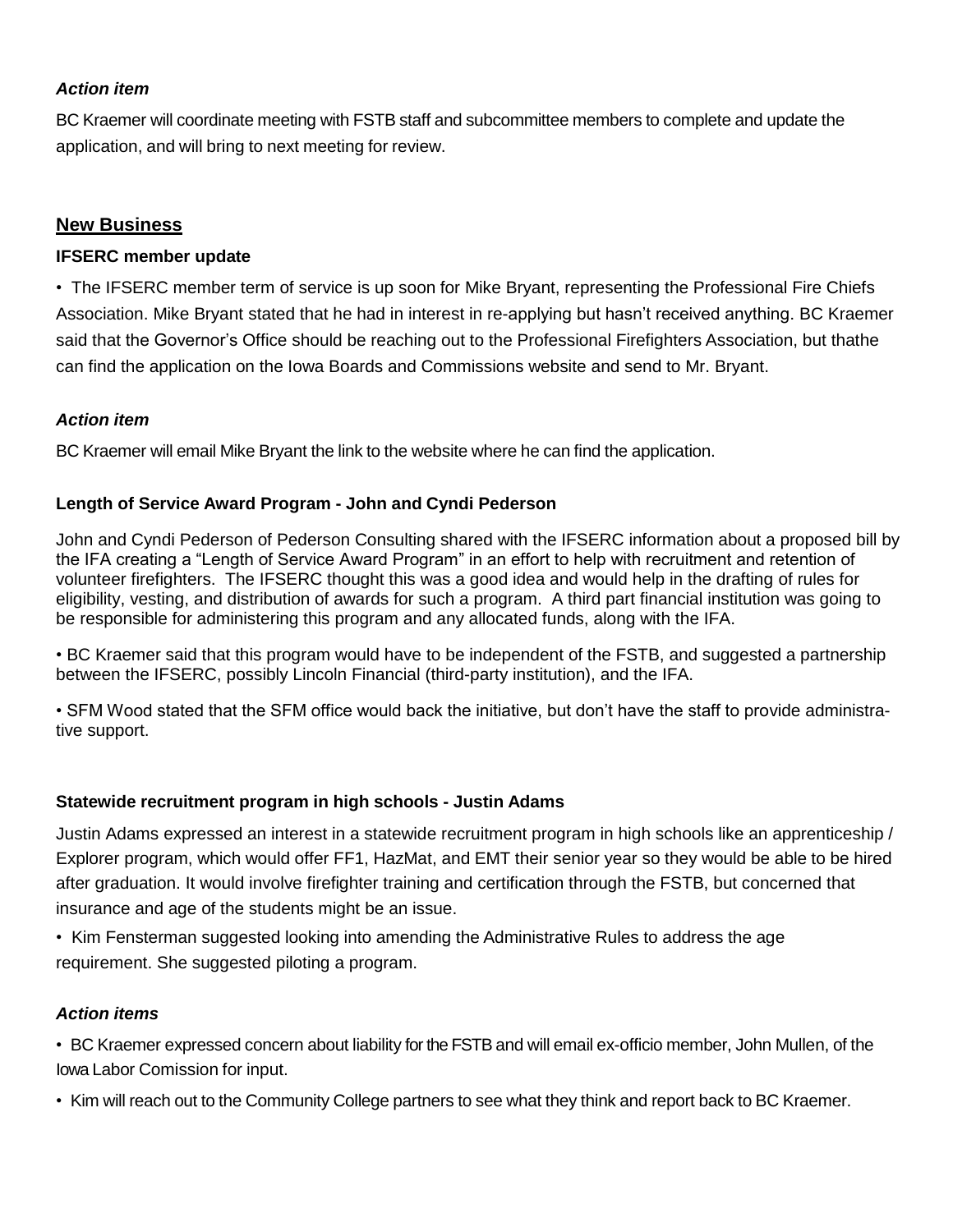# *Motion*

Scott Kovarna made a motion for IFSERC to move forward on research and investigate amending the code to allow for 17 year olds to engage in subsequent training and certification utilizing FSTB and other assets. Seconded by Pam Kenkel. Motion carries.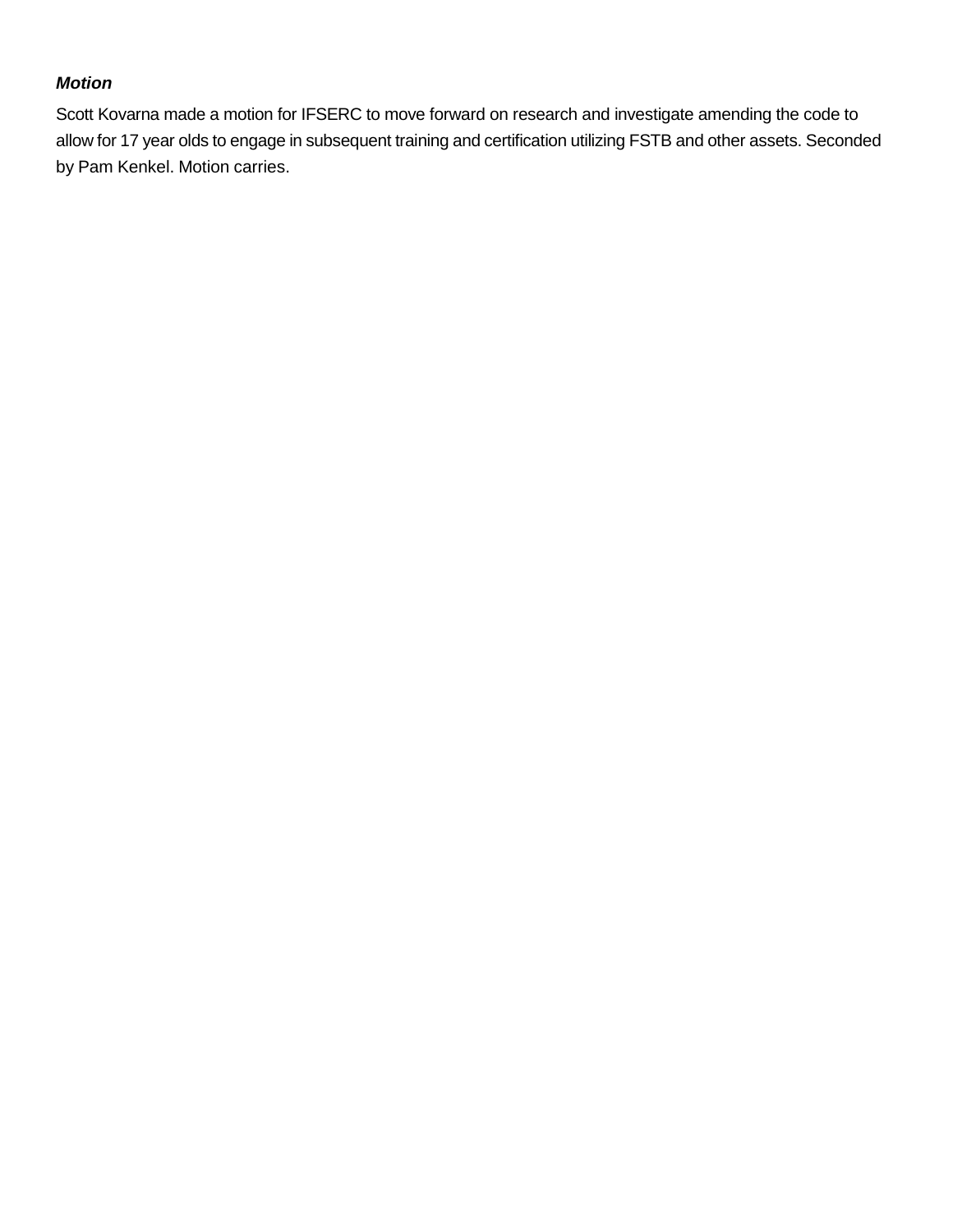# **Creating operational budget for the FSTB - John Kraemer**

BC Kraemer stated that the FSTB has no operational budget and has been functioning for 20 years with a decrease in funds, positions and resources. It relies on the assessment of administrative fees charged to the Volunteer Firefighter Training Fund and other funds to pay for utilities and instructors.

- Options: 1) add money to the existing training fund, or 2) look at separate funding source
- BC Kraemer would prefer a separate fund strictly for operations.

• Ray Reynolds suggested that the Council, SFM and FSTB craft a message and then let the Associations all know what the message is so the message is consistent, and then take it up through DPS to be sure it is a good ask.

• SFM Wood suggested that a subcommittee be created to prepare something for the next legislative session, to include the asks (what, how much, and why) and good arguments to justify the asks.

#### *Motion*

Motion proposed by Mike Bryant that FSTB proceed with actions to have their own operating budget and to proceed in crafting a message in support of justification in pursuing such. Seconded by Ray Reynolds. Motion carries.

#### **Firefighter Day on the Hill - January 14, 2021**

- IFA and Iowa Professional Firefighters Association partnered to organize the event.
- Includes breakfast and meet and greet, and a chili cook-off.
- Let John and Cyndi Pederson know if interested in participating.

#### **Adjournment:**

Will work to schedule next meeting in February 2021.

#### *Motion*

Chairman Adams called for a motion to adjourn. Motion by Jeff Kling. Seconded by Scott Kovarna. Motion carried, and meeting was adjourned at 12:27 PM.